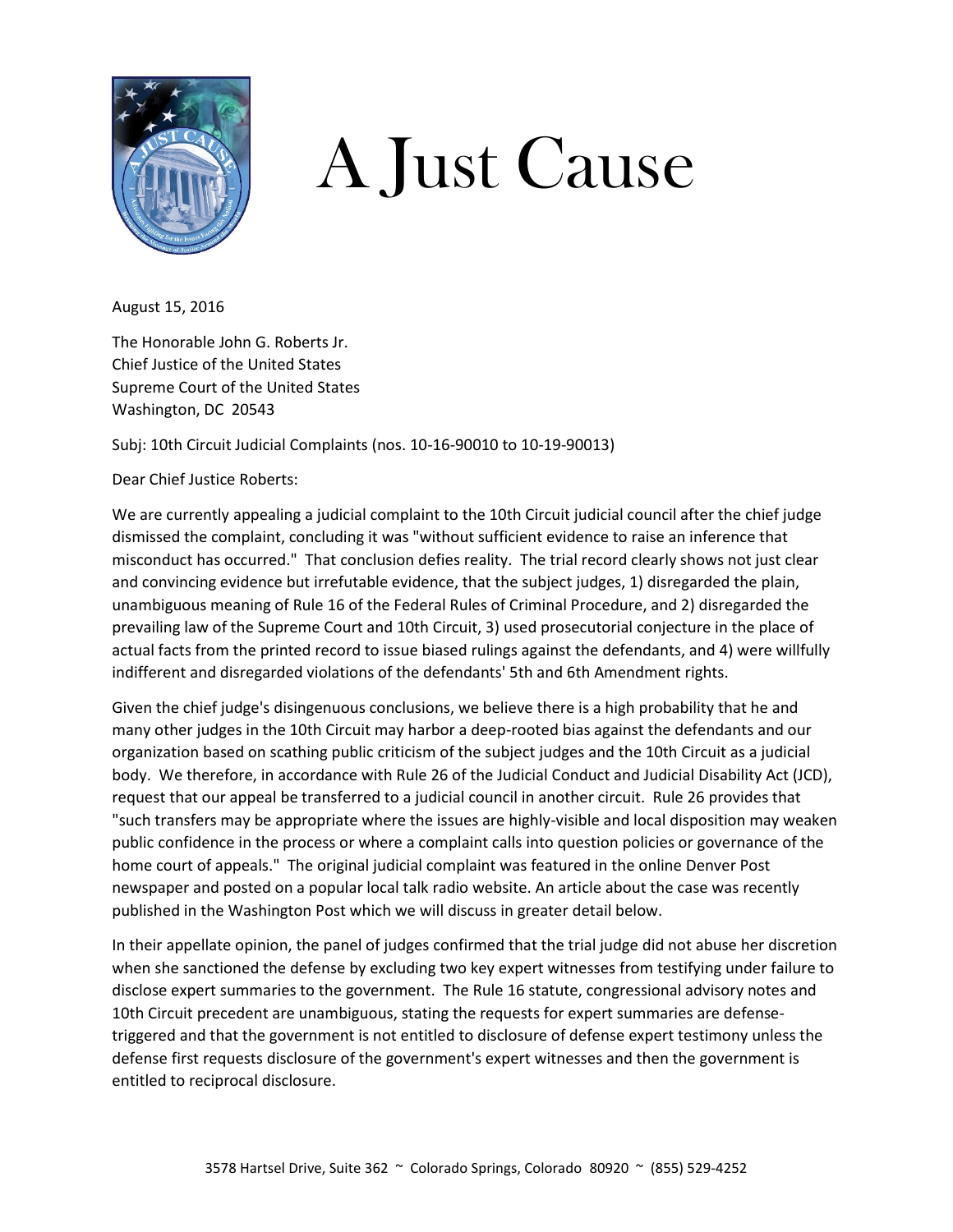The trial record is indisputable and inarguable. The defense never made a request for government expert witnesses, yet the trial judge, after confirming that the government "has tendered no expert witnesses" disregarded Rule 16 and 10th Circuit precedent and excluded defense expert witnesses anyway, thereby violating the defense's 6th Amendment right to present witnesses in their favor. The appellate panel disregarded Rule 16, prevailing 10th Circuit law and the constitutional rights of the defendants in finding that the trial judge did not abuse her discretion when she completely disregarded the law.

"The role of the reviewing court is to apply the statute as it is written." Conservation Law Foundation v. Pritzker, 37 F. Supp. 3d (DC Cir. 2014) and "when the words of the statute are unambiguous, the, the first canon is also the last: 'judicial inquiry is complete." Connecticut Nat. Bank v. Germain, 503 U.S. 249, 254 (1992).

Incredibly, the chief judge ignored that "clear and convincing evidence of an arbitrary and intentional departure from, or willful indifference to prevailing law" is cognizable misconduct under the JCD. See In re: Complaint of Judicial Misconduct, 517 558, 561, (9th Cir. 2008). The only conclusion that can be drawn from such obvious indifference to irrefutable evidence is bias.

The other issue deals with allegations by the defendants that the trial judge compelled them to testify against their will at a sidebar. The transcript of the sidebar is missing from the record. Absent the transcript, the trial court and appellate court used conjecture to fashion its own meaning of what the trial judge meant by the coercive statements and how the defendants perceived and reacted to the coercion. Here is some background:

- 1) Government ended its case early
- 2) Trial judge disallowed expert witnesses in violation of plain language of Rule 16 (see above)
- 3) Pro se defendants tell trial judge that they are not ready with next witness
- 4) Trial judge calls pro se defendants to sidebar,

5) Irascible trial judge, as alleged by defendants, compels them to testify by telling them if their next witness is not available then one of them will have to testify or the judge will rest their defense

6) Defendants caucus in a panic to discuss that they have to testify

7) Defendants break from the caucus and asks the judge if they can check to see if a witness it waiting outside courtroom

8) Defendants succumb to the threat and take the stand against their will because subpoenaed witness failed to appear

9) One of the defendants, in presence of jury, interrupts cross-examination to plead the 5th on behalf of co-defendant on the stand

- 10) Defendants contemporaneously complain that the judge forced them to testify at sidebar
- 11) Trial judge denies compelling them but could not remember what she said
- 12) Two government attorneys remain silent about what they heard at the sidebar
- 13) Defendants request the transcript
- 14) Trial judge refuses
- 15) Transcript of judge's comments unavailable/missing for appeal